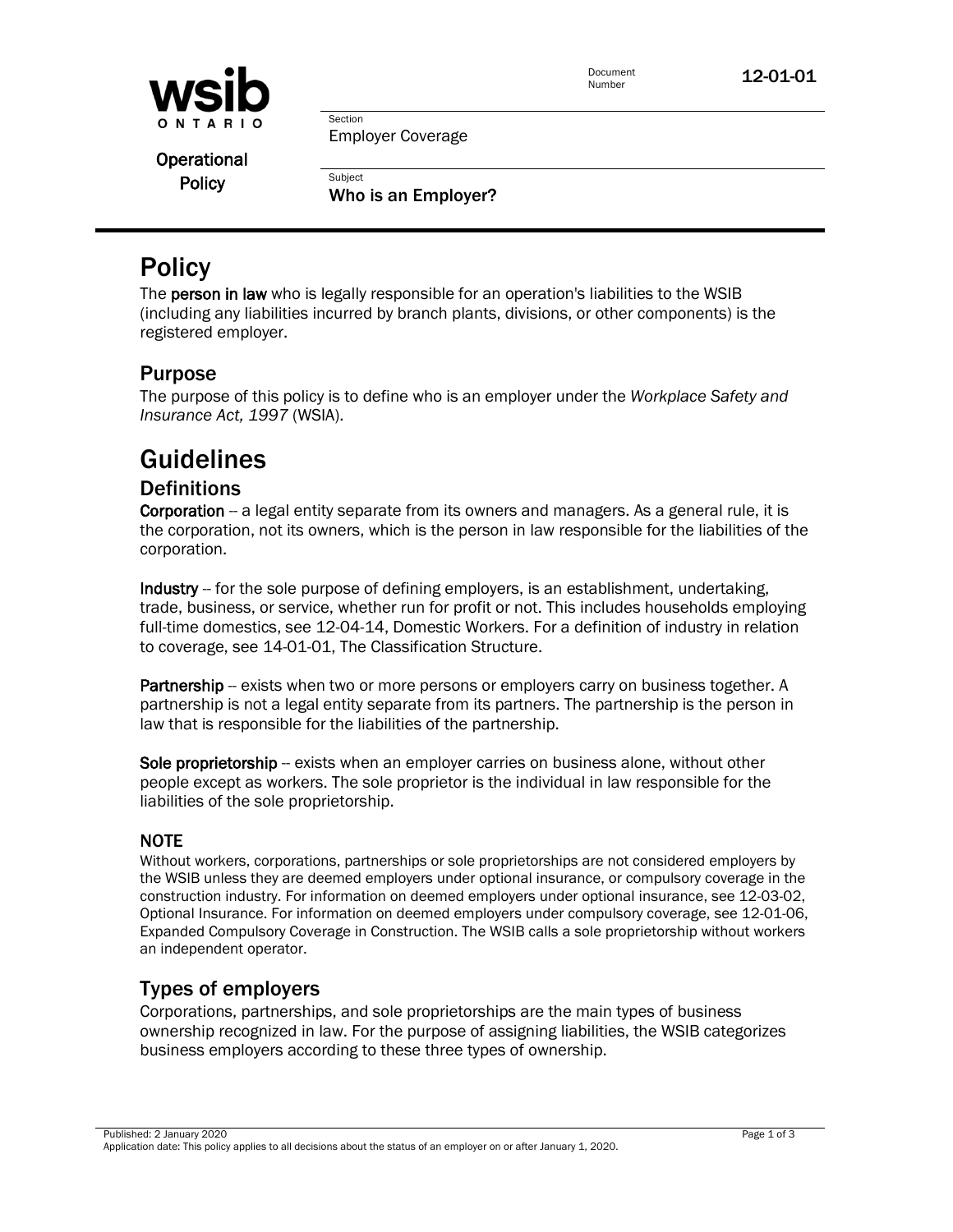



Employer Coverage

Operational **Policy** 

Who is an Employer?

The WSIB also recognizes other types of employers such as

Section

**Subject** 

- unincorporated associations, for which the assignment of liabilities may not be obvious. In these cases, once the type of employer (or ownership) is established, the WSIB examines the organizational structure to assign potential liabilities
- a training agency that elects to be the employer of a trainee on a placement, see 12-04- 05, Coverage for Unpaid Trainees
- a person who contracts the service of a domestic worker for more than 24 hours a week, see 12-04-14, Domestic Workers
- A municipality shall be treated as if it is the employer where a municipal board or commission is classified in the same business activity as the municipality, see 12-01-02, Employer by Application.
- transfer of cost employers, see 14-05-01, Transfer of Costs.

### Branch plants and divisions

Branch plants, divisions, or other components of employers are not, themselves, employers for the purpose of assigning liability. Although each one may owe money to the WSIB (e.g., premiums, non-compliance interest or charges, or experience rating surcharges), legal responsibility for their liabilities ultimately rests with the employer registered with the WSIB.

If a branch plant or division is itself incorporated and registered with the WSIB, the WSIB treats it as a distinct person in law. In this case, financial liability to the WSIB does rest with the incorporated branch plant or division. It may, however, be considered associated with another employer (or employers) if the criteria set out in 14-01-06, Associated Employers are met.

## Coverage

Coverage under the WSIA only applies to those employers

- whose operations are compulsorily covered by Schedules 1 or 2 of the WSIA, or
- whose operations have been added to Schedule 1 of the WSIA by application, or
- who have optional insurance only, see 12-03-02, Optional Insurance.

For details on coverage, see 12-01-04, Coverage Status, Employer by Application, and 12-01- 06, Expanded Compulsory Coverage in Construction. For details on the classification structure, see 14-01-01, The Classification Structure.

#### Application date

This policy applies to all decisions about the status of an employer on or after January 1, 2020.

#### Document history

This document replaces 12-01-01 dated January 2, 2013.

Published: 2 January 2020 Page 2 of 3 Application date: This policy applies to all decisions about the status of an employer on or after January 1, 2020.